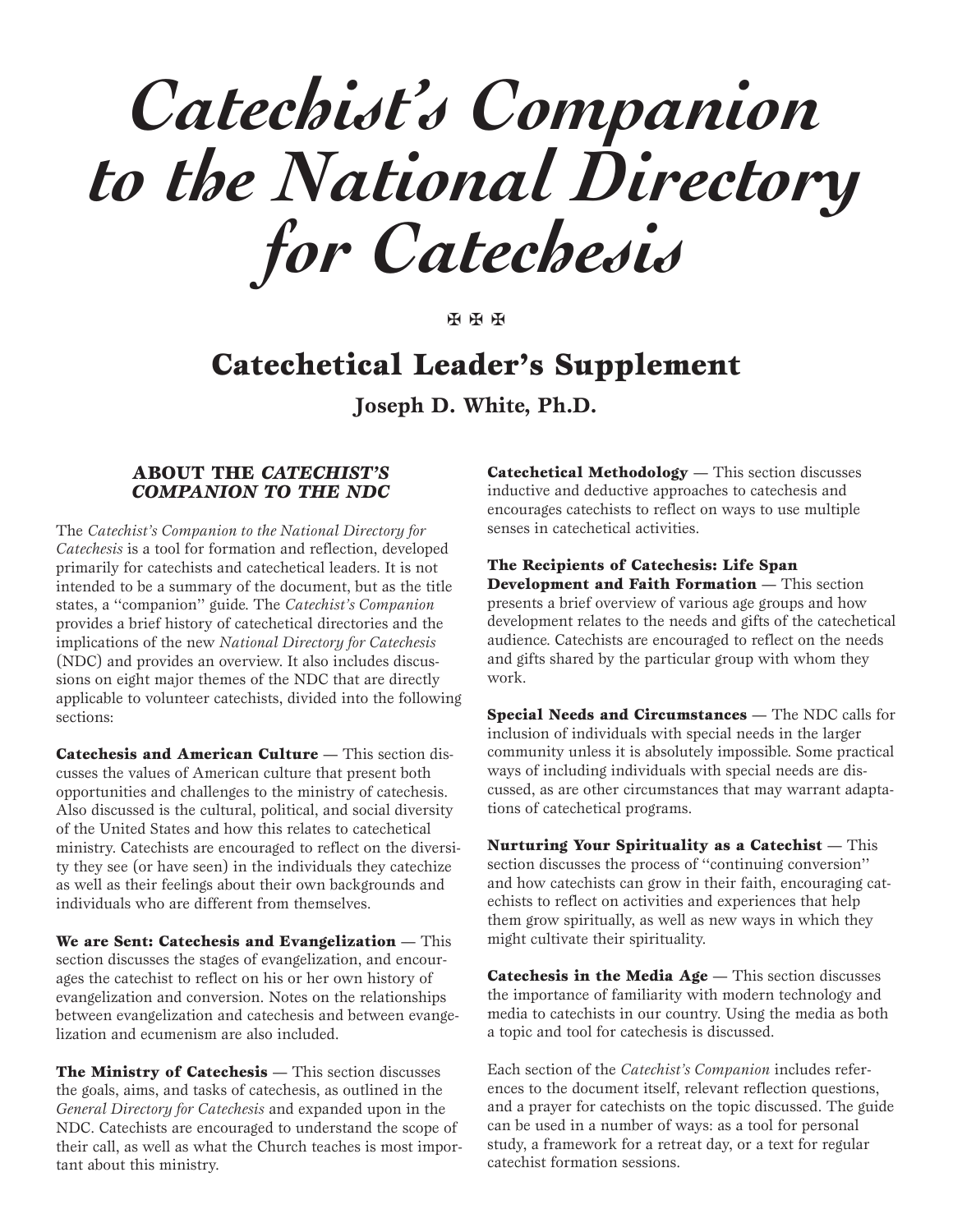This supplement contains brief reflections on additional topics directly relevant to catechetical leaders: the formation and spirituality of catechetical leaders, selection and formation of catechists, resources for catechesis, and the organization of catechetical ministry.

The NDC provides us with a wonderful opportunity for catechetical renewal in that its publication will highlight the importance of the formation of catechists, and will place catechesis in general in the limelight in our national Church. Of particular importance is the document's emphasis on adult faith formation, which has been a challenging task for many catechetical leaders in this country. Let us unite in hope and prayer that the new NDC will inspire others to invest both time and resources to the field of catechesis, which lies at the heart of the mission of the Church.

# **THE FORMATION OF CATECHETICAL LEADERS**

The well-formed catechetical leader is the most important element of a parish program of catechesis, according to the NDC (no. 54). Only Catholics who are faithful to the Church's teachings in the areas of faith and morals, and who offer strong examples of the Christian life, are qualified to serve. This echoes, in some ways, the statements made in the *General Directory for Catechesis* regarding the importance of the person of the catechist:

**No methodology, no matter how well tested, can dispense with the person of the catechist in every phase of the catechetical process. The charism given to [the catechist] by the Spirit, a solid spirituality and transparent witness of life, constitutes the soul of every method. Only [the catechist's] own human and Christian qualities guarantee a good use of texts and other work instruments (no. 156).**

These words are applicable to catechetical leaders as well, for they are, first and foremost, catechists (NDC, no. 54).

## **nQUESTIONS FOR REFLECTION:**

- In what ways would you like to grow spiritually?
- What are some areas of practical knowledge in which you would like to grow? How can this growth be accomplished (e.g., reading, retreats, seminars, continuing-education classes, distance learning)?

#### **NPRAYER FOR CATECHETICAL LEADERS**

#### Dear God,

Leading others in catechetical ministry can feel like such an awesome responsibility. Give me confidence that you are with me. Fill me with your Spirit so I can go where you lead. Amen.

## **NREAD ALL ABOUT IT!**

For more information about the formation of catechetical leaders, see Chapter 8, section 54, of the *National Directory for Catechesis.*

# **SELECTION AND FORMATION OF CATECHISTS**

Catechesis is an essential ministry of the Church, and those called to catechesis have been given a charism from the Holy Spirit to do this work (NDC, no. 54, B. 8.). Because of this, catechetical leaders should take special care in how they recruit individuals to serve in this ministry. The NDC strongly cautions against implying that "anyone can be a catechist" (NDC, no. 55, B). The *Guide for Catechists*, by the Vatican's Congregation for the Evangelization of Peoples, lists several characteristics that should be observed in those who will serve as catechists. This list is cited in the NDC:

**…faith that manifests itself in their piety and daily life; love for the Church and communion with its pastors; apostolic spirit and missionary zeal; love for their brothers and sisters and a willingness to give generous service; sufficient education; the respect of the community; the human, moral and technical qualities necessary for the work of a catechist, such as dynamism, good relations with others, etc." (***Guide for Catechists***, no. 18).**

The NDC adds that a catechist should rise from within the parish community, and be invited by the pastor in consultation with the parish catechetical leader.

According to the NDC, initial formation of catechists should: help them understand ''the social, cultural, ethnic, demographic, and religious circumstances of those whom the new catechist will serve''; be respectful of their time constraints while still providing a structured and systematic overview of the ministry; develop their human, spiritual, and apostolic qualities; facilitate the catechist's prayer life and communication with the local church; encourage new catechists to connect with others in the ministry, perhaps even forming mentoring relationships; encourage catechists to seek out a spiritual director; ''remain within the context of the community of faith'' (NDC, no. 55, D).

Ongoing formation is also necessary, as it is for all Christians. For catechists especially, this means ongoing development of human qualities (emotional growth, communication skills, etc.) as well as growth in spirituality and knowledge of the faith. Catechetical methodology and social science (e.g., psychology, education, and communication) are also topics for continued study by catechists.

A variety of settings exists for catechist formation, and each has its own benefits. Parish-based formation, diocesan events, retreats, and seminars, and trainings and classes sponsored by Catholic universities can all be beneficial in different ways. For example, formation in the parish setting helps catechists working together to get to know one another and can be useful for discussing issues that are particular to a given parish, while diocesan and regional events can help catechists appreciate their own work within the context of the catechetical mission of the Church worldwide.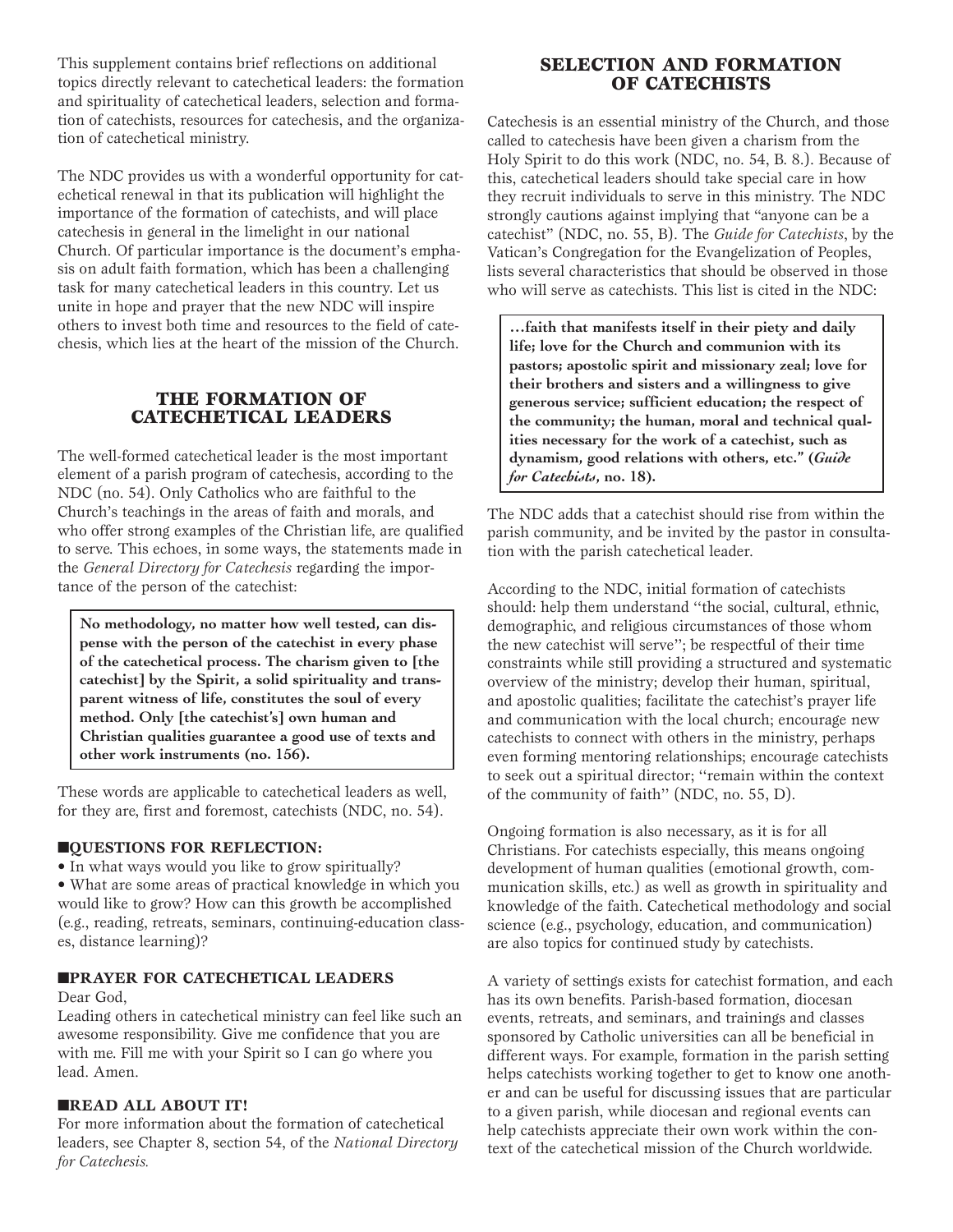#### **NOUESTIONS FOR REFLECTION:**

• How are catechists currently selected and formed in your parish? What suggestions from the NDC may enhance this process?

• What challenges can you foresee in implementing the suggestions outlined in the NDC for catechist selection and training?

#### **NPRAYER FOR CATECHETICAL LEADERS**

Dear God,

Thank you for the privilege of leading others in the ministry of catechesis. Grant me wisdom as I help others discern their call. Guide me with the Holy Spirit as I assist in their formation. Amen.

## n**READ ALL ABOUT IT!**

For more information on the selection and formation of catechists, see Chapter 8, section 55, of the *National Directory for Catechesis*.

#### Also recommended:

*Guide for Catechists*, by the Congregation for the Evangelization of Peoples. United States Conference of Catholic Bishops (Washington, DC, 1993). *Seven Secrets of Successful Catechists*, by Joseph D. White, Ph.D. Our Sunday Visitor (Huntington, IN, 2002). *What Every Catechist Should Know*, by Joseph D. White, Ph.D. Our Sunday Visitor (Huntington, IN, 2003).

# **RESOURCES FOR CATECHETICAL MINISTRY**

The Word of God, as revealed in Scripture and Sacred Tradition, is the primary source for catechesis (NDC, no. 18). According to the NDC, it follows that catechesis is primarily based on the Old and New Testaments, interpreted in the context of the sacred deposit of faith. Use of Scripture in catechesis is emphasized in the NDC, particularly use of the Gospels to facilitate an ''encounter with Christ.'' The Church provides guidance on the interpretation of Scripture:

**1.** Take into account the time period, culture, and kind of writing (CCC, 110).

**2.** Read parts of Scripture in the context of the whole message (CCC, 112).

**3.** Read Scripture within ''the living tradition of the whole Church'' (CCC, 113).

**4.** Pay attention to the truths of faith expressed in Scripture. Great truths are always consistent with one another. For example, both the Old and New Testaments present love for God and love for one's neighbor as guiding principles of God's law.

The *Catechism of the Catholic Church* presents a standard for catechesis. It is a summary of our Sacred Tradition presented in the context of the contemporary world (NDC, no. 67). However, this universal catechism makes no attempt to

adapt catechesis to particular cultural situations and other special circumstances. This is the role of local catechisms. The *Catechism for Adult Catholics in the United States* is the local catechism for our country.

Other resources for catechesis include textbooks, catechist guides, and supplemental materials. In the United States, most catechetical textbook series for children and teens follow a scope and sequence based on development. For example, in the third grade, around the time when developmental theorists say peer relationships become much more important, the main focus of study is the community of Christians, the Church. In fourth grade, when children are becoming more capable of internalizing moral standards, conscience formation is a primary topic.

Section 68 of Chapter 10 in the *National Directory for Catechesis* lists several guidelines for the selection of catechetical textbooks. One primary consideration is conformity to the *Catechism of the Catholic Church*. A list of textbooks found to be in conformity with the *Catechism* can be found on the USCCB website at *www.usccb.org*.

The NDC also points out that merely translating catechetical texts is often not enough to facilitate a bilingual program or provide catechesis to persons who speak other languages. Catechetical textbooks in other languages should be written by native speakers of those languages, who understand the nuances of the language and cultural factors that may impact communication.

While selection of textbooks and other resources is important, we must also remember that formation is, first and foremost, an apprenticeship in the Christian life. Individuals being formed in the faith learn best by living out their faith and interacting with individuals who are good examples of Christian living.

#### **nQUESTIONS FOR REFLECTION**

• How are Scripture and the *Catechism* used in your catechetical program?

• What other resources do you find helpful in your ministry?

• In what ways can a textbook help to foster a living faith? What are the limitations of books and similar resources in faith formation?

## **NPRAYER FOR CATECHETICAL LEADERS**

Dear God,

Your word is the source of everlasting truth. Help us as we seek out your will. Lead us to resources that will help us understand what you would say to us. Help us not only to know, but also to live out your message in our lives. Amen.

## **NREAD ALL ABOUT IT!**

For more information about resources for catechetical ministry, see Chapter 2, section 18 of the NDC, titled ''Source and Sources of Catechesis,'' and Chapter 10, titled ''Resources for Catechesis.''